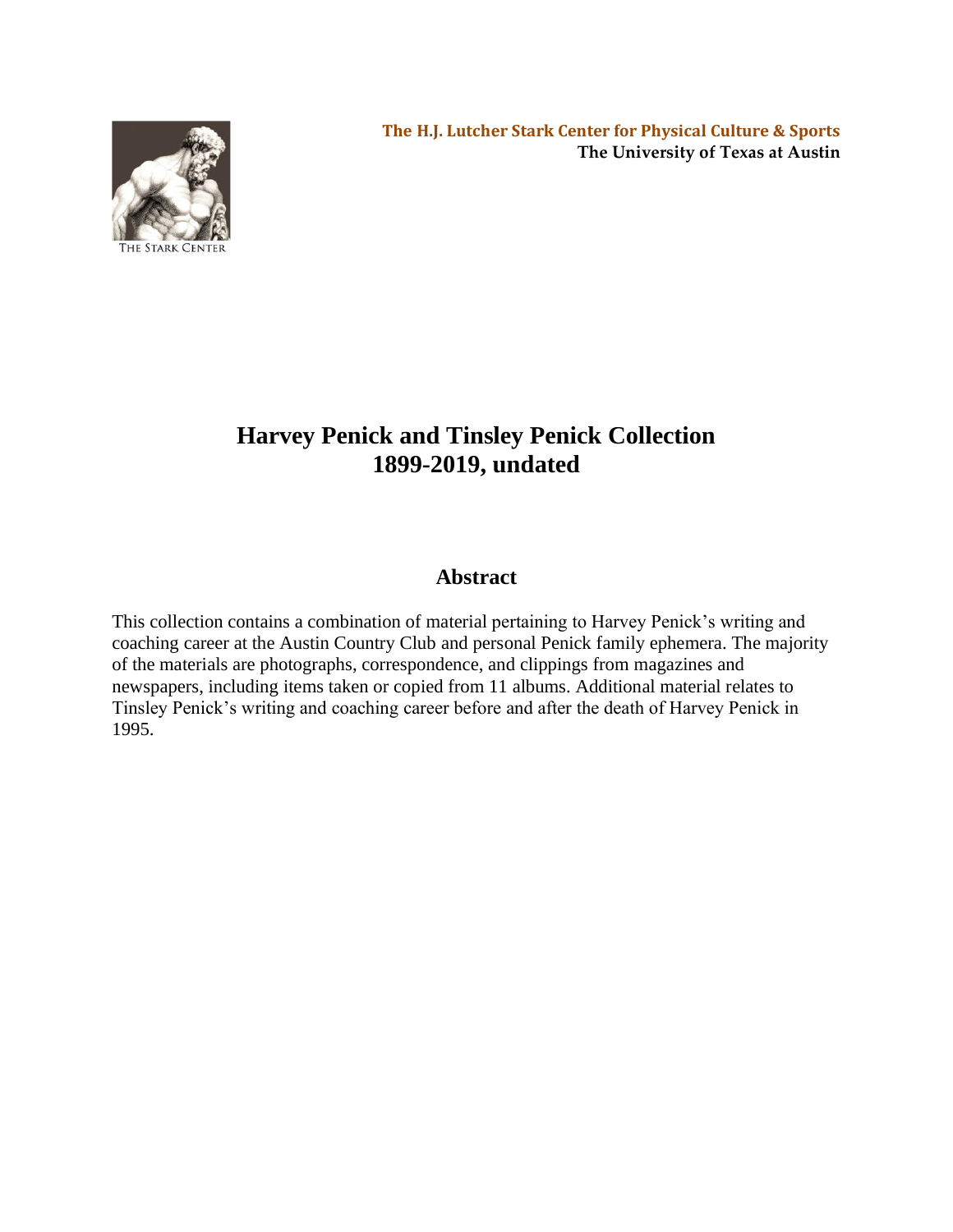

| <b>Size of Collection:</b> | 10 boxes (15 linear feet)                                          |
|----------------------------|--------------------------------------------------------------------|
| <b>Creator:</b>            | Tinsley Penick and Lee Ann Penick                                  |
| <b>Acquisition Info:</b>   | Gift of Tinsley and Lee Ann Penick, 2012                           |
| <b>Accruals:</b>           | No accruals are expected.                                          |
| Language(s):               | English                                                            |
| <b>Processed By:</b>       | Geoff Schmalz, 2011-2012<br>And<br>Revised by, Alyssa Wynans, 2019 |
| <b>Conservation Notes:</b> | Not applicable.                                                    |

# **ACCESS AND RIGHTS**

#### **Access Restrictions**

Collection is open for research. Though the Stark Center retains the right to limit the use of the Harvey Penick and Tinsley Penick Collection under certain conditions. For any questions about the Harvey Penick and Tinsley Penick Collection, you can contact the Stark Center by email at [info@starkcenter.org](mailto:info@starkcenter.org) or call (512) 471-4890.

#### **Privacy Restrictions**

Manuscript collections and archival records may contain materials with sensitive or confidential information that is protected by federal or state right to privacy laws and regulations. Researchers are advised that the disclosure of certain information pertaining to identifiable living individuals represent in this collection without the consent of those individuals may have legal ramifications (e.g., a cause of action under common law for invasions of privacy may arise in facts concerning an individual's private life are published that would be deemed highly offensive to a reasonable person) for which the H.J. Lutcher Stark Center and the University of Texas at Austin assumes no responsibility.

#### **Duplication**

No duplication of any of the collection materials can be made without permission from The Stark Center staff. Once permission is given, you may make duplicates using your personal camera, phone camera, or portable scanner.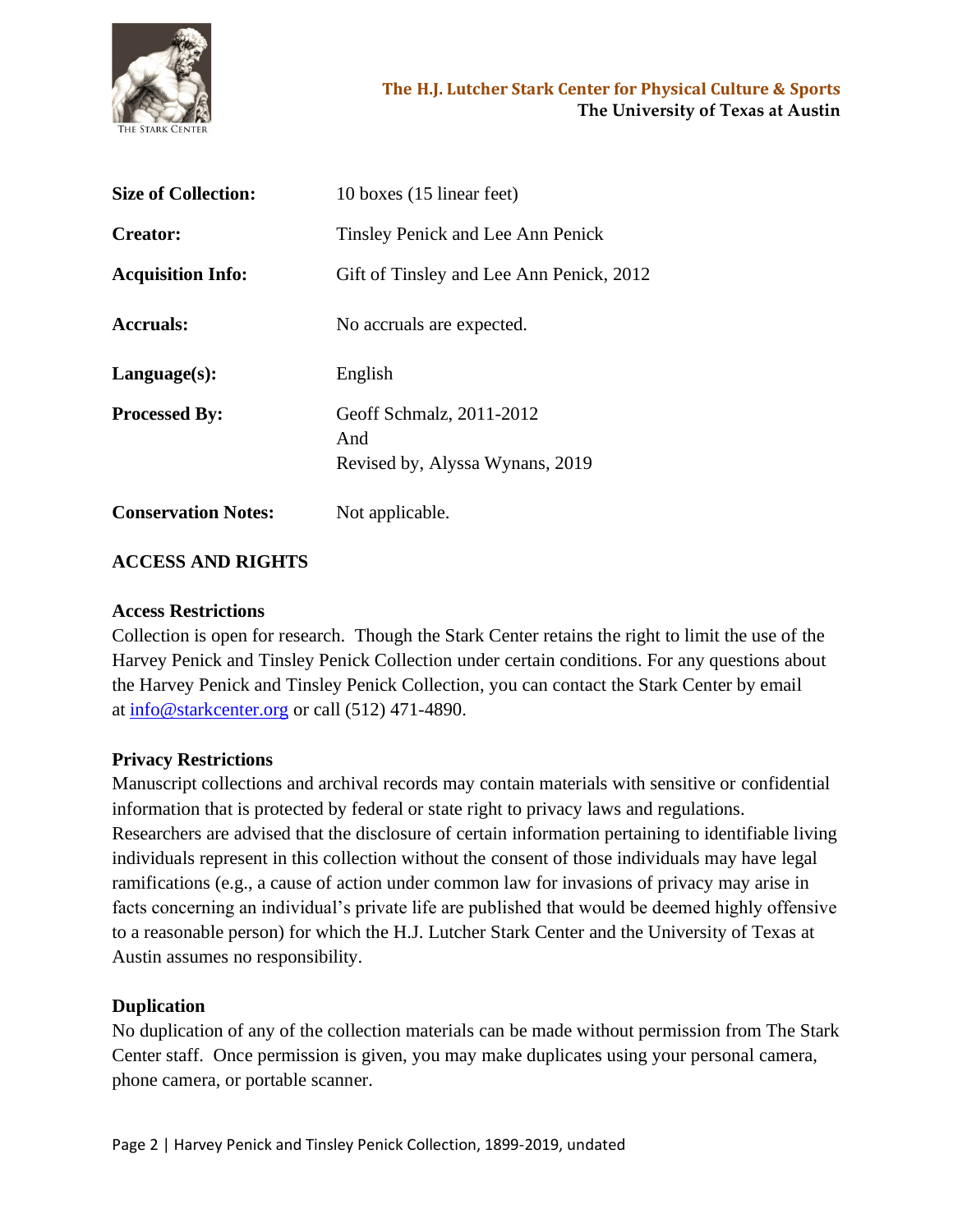

# **Reproduction and Copyright**

Copyright restrictions may apply. It is the responsibility of the researcher to secure permission from copyright holder in order to publish, reproduce, distribute and use by any method.

# **INFORMATION FOR RESEARCHERS**

#### **Preferred Citation**

Harvey Penick and Tinsley Penick Collection, H.J. Lutcher Stark Center for Physical Culture & Sports, The University of Texas at Austin.

#### **Separated Material**

118 books and 36 artifacts were separated from the collection and catalogued separately. You can search for books through The University of Texas at Austin Library catalog at [lib.utexas.edu.](http://lib.utexas.edu/) You can learn more about the artifacts by contacting the Stark Center by email at [info@starkcenter.org](mailto:info@starkcenter.org) or call (512) 471-4890.

#### **Publication Note**

Robbins, Kevin. *Harvey Penick: The Life and Wisdom of the Man Who Wrote the Book on Golf.*  Houghton Mifflin Harcourt. 5 April 2016.

# **BIOGRAPHICAL INFORMATION**

 Born on October 23, 1904, just across the street from the Austin Country Club, Harvey Penick enjoyed golf from a young age. According to Harvey's handwritten notes for *Harvey Penick's Little Red Book,* he began caddying at the Austin Country Club around 1912. He watched the golfers closely and became a life-long student of the game. Leaders of the Austin Country Club took note of his passion and dedication and when the head professional left for a new position, they appointed Harvey Penick to the post. The Country Club even held the job open for Penick so that he could graduate from high school first, as stipulated by his mother.

Penick took out almost all the money he had in the bank, bought the previous golf professional's clubs and equipment, and became the head professional in 1923 at the age of 18. He met Helen Holmes in 1924, and they married in 1929, remaining so until his passing. Together, they had two children: a daughter, Kathryn, and a son, Tinsley. Early on, Harvey Penick had dreams of becoming a touring professional until he saw Walter Hagen play at the 1928 *U.S. Open* at Olympia Fields in Chicago. After that, he decided to remain a golf teacher rather than becoming a touring pro. He taught legends such as Betty Jameson, Sandra Palmer, Betsy Rawls, one of the first LPGA standout performers, Kathy Whitworth and Mickey Wright. Along with being the pro at the Austin Country Club, Harvey Penick also coached the University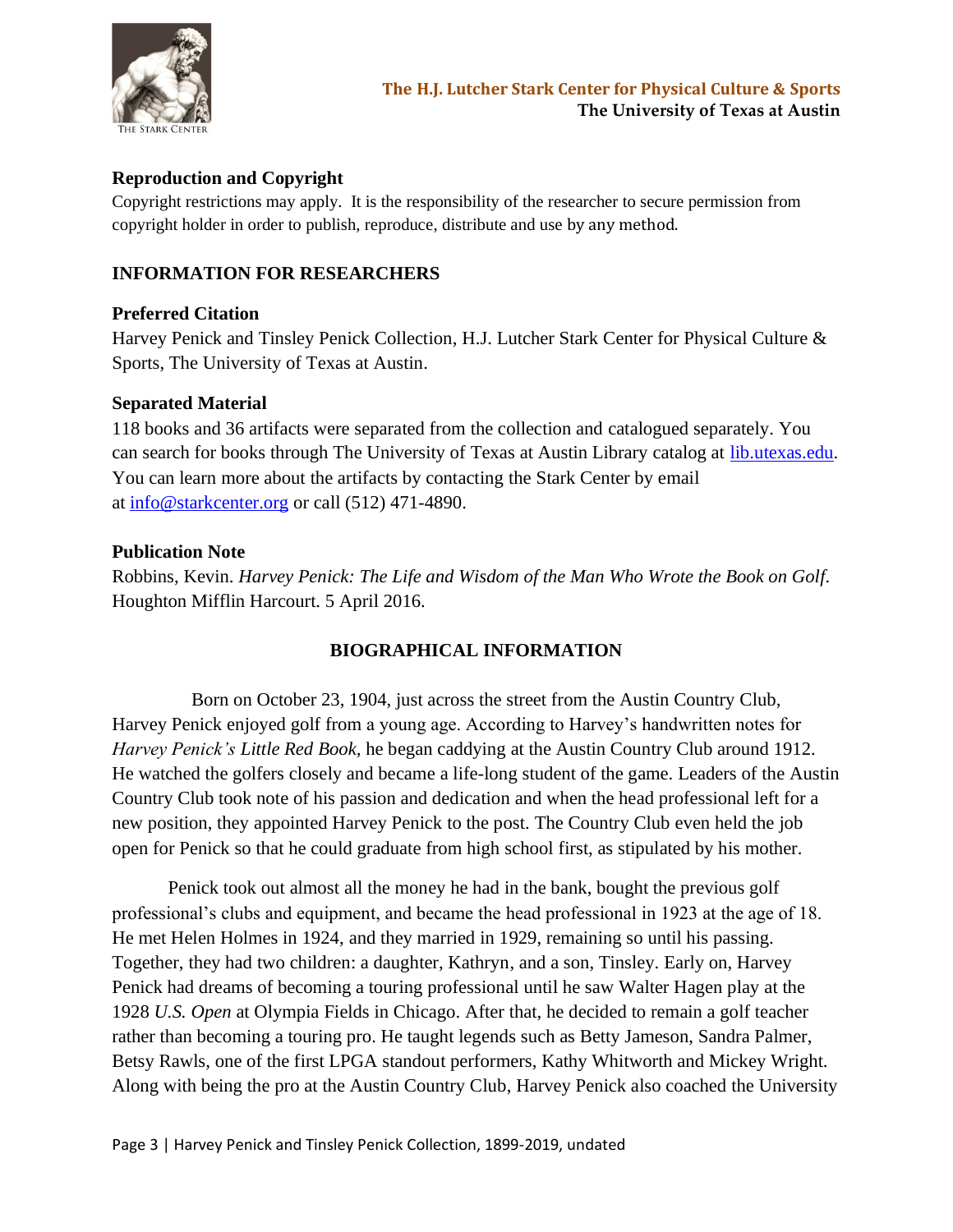

of Texas golf team from 1931 to 1963, during which time the Longhorns won 22 of a possible 31 Southwest Conference titles.

In the 1960s, Harvey Penick began coaching two of the most famous golfers in the modern era: Ben Crenshaw and Tom Kite. Each of them credits his faithful devotion and positivity with molding them as both people and golfers. Tom Kite declared that he would never have won any tournaments without Penick's teachings. Kite was once the all-time leading money winner in PGA Tour history and won the 1992 *U.S. Open*. Days after Penick's death, Crenshaw won the 1995 *Masters Cup,* crediting a putting tip that Harvey gave him about visualizing the ball going into the hole for his victory. He retired from the Austin Country Club in 1971 when his son, Tinsley, took over his position as golf pro. A year later, in 1972, Harvey broke his back in a golf cart accident, but continued to be a presence on the green until his death.

Later in his life, Penick decided to relate his golf wisdom and stories in *Harvey Penick's Little Red Book* with author Bud Shrake. The book was based on a learning notebook that Harvey carried around for decades that he never shared with anyone, except his son Tinsley, until Shrake convinced him to publish the contents in the early 1990s. Released in 1992, *Harvey Penick's Little Red Book* almost instantly became a national and international bestseller as word got out about Harvey's gentle and positive outlook on golf and life. Harvey Penick passed away on April 2, 1995, but his son, Tinsley carried on his legacy as a golf coach until his death in 2019.

#### **SCOPE AND CONTENT NOTE**

This collection consists of 10 boxes of material organized into 17 series with dates ranging from 1899 to 2019 with the bulk of material ranging from 1960 to 1998. Primarily, the material focuses on the career of Harvey Penick as a writer and coach to professional golfers, such as Ben Crenshaw, Tom Kite, and Betsy Rawls. There is some material related to his time as the golf pro at Austin Country Club, but material about his coaching career at the University of Texas is limited. The correspondence and clippings are the most comprehensive sections with clippings starting in 1904 and letters written to Harvey Penick as early as 1923. In addition, the collection contains material pertaining to the Penick family generally, including many family photographs and miscellaneous ephemera.

Also, of particular note in this collection are the early manuscripts of *Harvey Penick's Little Red Book*, including the notebook in which Penick wrote down his tips and tricks that would eventually become the book that made Penick famous around the world. Most of the material is in English but catalogued with the books removed from the collection are copies of Penick's books in German, Italian, Mandarin, Japanese, and Korean. Additional material relates to Tinsley Penick's writing and coaching career before and after the death of Harvey Penick in 1995.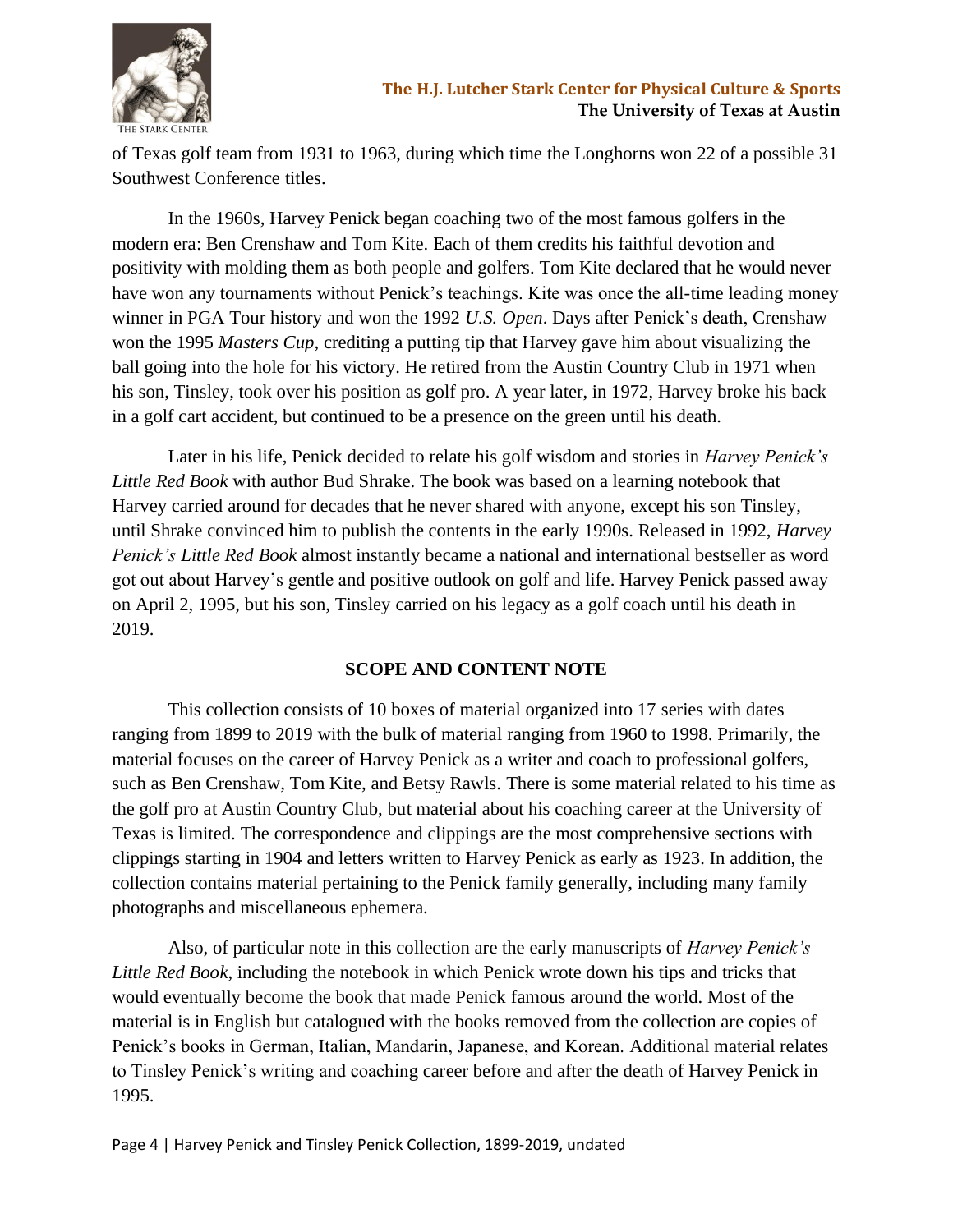

# **COLLECTION INVENTORY**

#### **Series 1: Photographs, undated**

| <b>Folder Title</b>                                        | <b>Box Number</b> | <b>Folder Number</b> |
|------------------------------------------------------------|-------------------|----------------------|
| Assorted Penick Family Photographs,<br>undated             | 1                 | $1 - 8$              |
| Assorted Penick Family Photographs,<br>undated             | 2                 | $1 - 24$             |
| Assorted Penick Family Photographs,<br>undated             | 3                 | $1-2$                |
| Photographs without Penick Family,<br>undated              | 3                 | 3                    |
| Photograph Golf Swing Analysis, undated                    | 3                 | 4                    |
| Photographs Donated to New York Times<br>Magazine, undated | 3                 | 5                    |
| Photographs with Harvey Penick, undated                    | 3                 | 6                    |
| Photograph Negatives, undated                              | 3                 | 7                    |

#### **Series 2: Correspondence, 1995**

This series contains 4 subseries: 2.1 Harvey Penick Condolence Correspondence, 2.2 General Correspondence, 2.3 Correspondence about Harvey Penick's Books, 2.4 Penick Family Correspondence

# **Subseries 2.1: Harvey Penick Condolence Correspondence, 1995**

| <b>Folder Title</b>                                                  | <b>Box Number</b> | <b>Folder Number</b> |
|----------------------------------------------------------------------|-------------------|----------------------|
| Harvey Penick Condolence<br>Correspondence (Abrameit-Boone),<br>1995 | 3                 |                      |
| Harvey Penick Condolence<br>Correspondence (Braecklein-Echt), 1995   | 3                 |                      |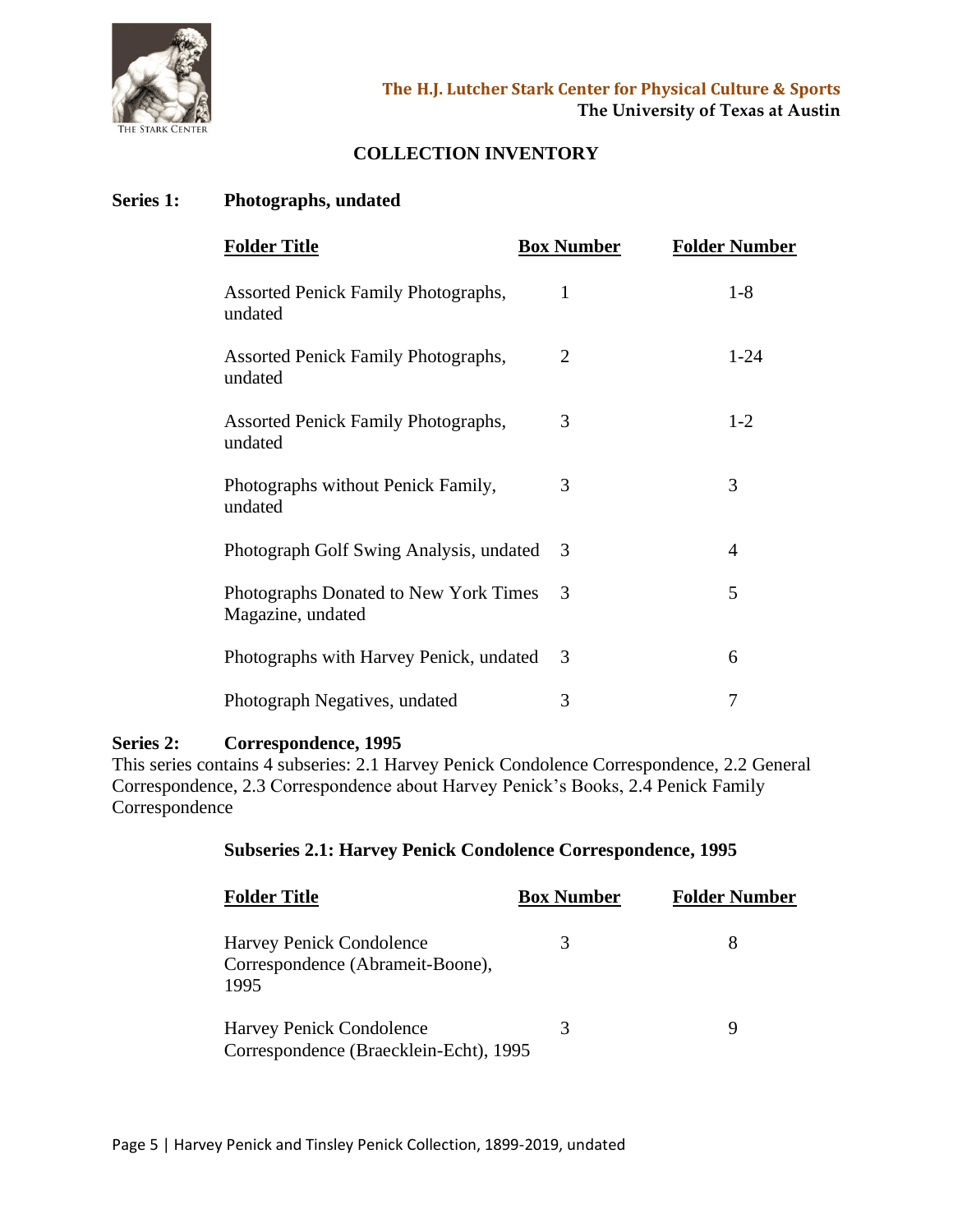

| <b>Harvey Penick Condolence</b><br>Correspondence (Evans-Jenkins), 1995               | 3 | 10                          |
|---------------------------------------------------------------------------------------|---|-----------------------------|
| Harvey Penick Condolence<br>Correspondence (Johnson-McFarlin), 1995                   | 3 | 11                          |
| <b>Harvey Penick Condolence</b><br>Correspondence (Meaders-Onion Creek<br>Club), 1995 | 3 | 12                          |
| Harvey Penick Condolence<br>Correspondence (Page-Sorrell), 1995                       | 3 | 13                          |
| <b>Harvey Penick Condolence</b><br>Correspondence (Spricker-Turley), 1995             | 4 |                             |
| Harvey Penick Condolence<br>Correspondence (Turley-Williams), 1995                    | 4 | $\mathcal{D}_{\mathcal{L}}$ |
| <b>Harvey Penick Condolence</b><br>Correspondence (Wilson-Zeisman), 1995              | 4 | 3                           |

#### **Subseries 2.2: General Correspondence, 1923-2012**

| <b>Folder Title</b>               | <b>Box Number</b> | <b>Folder Number</b> |
|-----------------------------------|-------------------|----------------------|
| General Correspondence, 1923-1989 | 4                 | 4                    |
| General Correspondence, 1990-1993 | 4                 | 5                    |
| General Correspondence, 1994      | 4                 | 6                    |
| General Correspondence, 1995-1996 | 4                 | 7                    |
| General Correspondence, 1997-2012 | 4                 | 8                    |
| USGA Correspondence, 1997         | 4                 | 9                    |
| PGA Correspondence, 1993-1994     | 4                 | 10                   |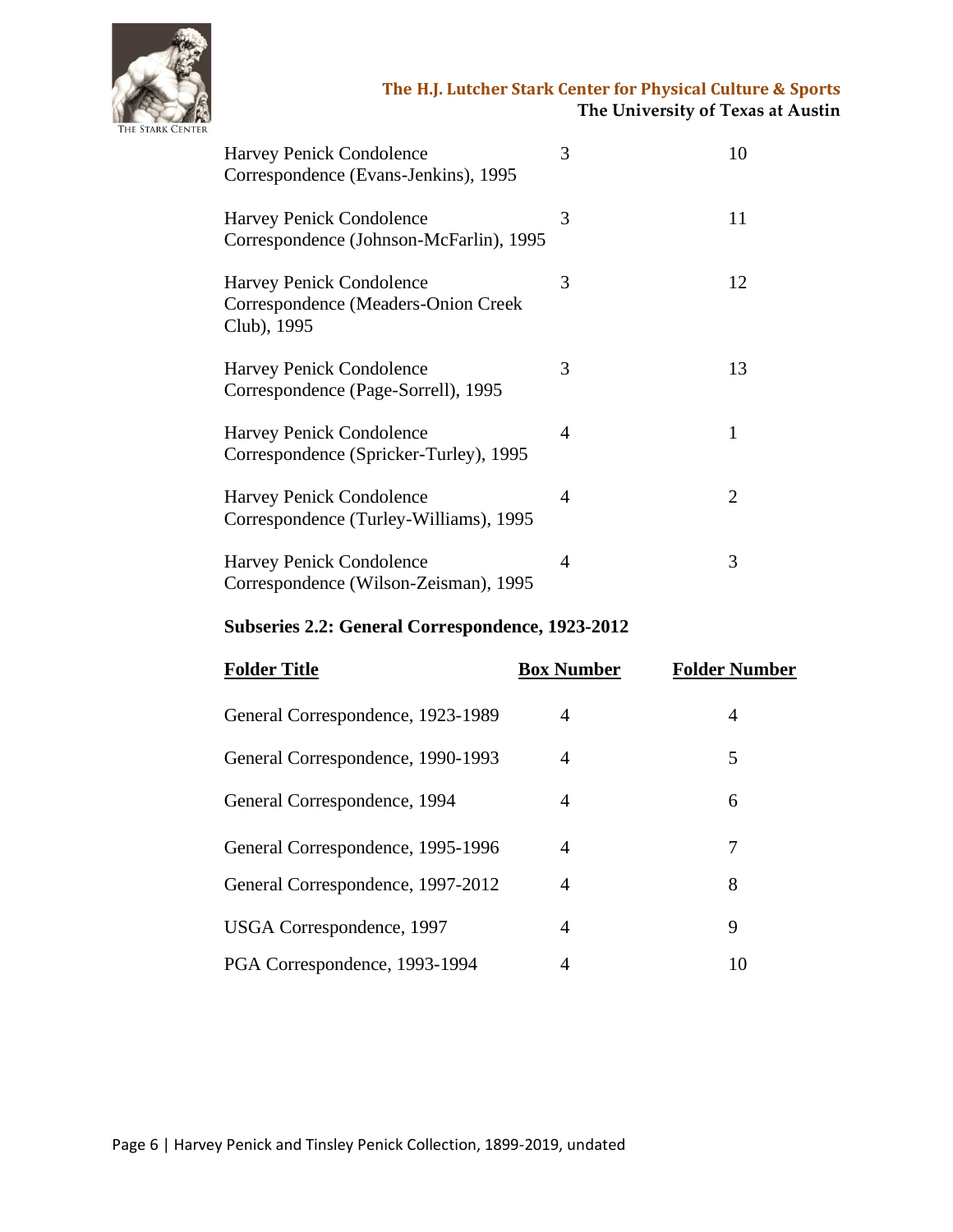

**Subseries 2.3: Correspondence about Harvey Penick's Books, 1991-1995, undated**

| <b>Folder Title</b>                                                          | <b>Box Number</b> | <b>Folder Number</b> |
|------------------------------------------------------------------------------|-------------------|----------------------|
| Presidential Correspondence about Harvey 4<br>Penick's Little Red Book, 1992 |                   | 11                   |
| And If You Play Golf, You're My Friend<br>Correspondence, 1993-1995          | 4                 | 12                   |
| The Game for a Lifetime Correspondence,<br>undated                           |                   | 13                   |
| Little Red Book Correspondence, 1991-<br>1992                                | 4                 | 14                   |
| Little Red Book Correspondence, 1993                                         | 4                 | 15                   |
| Little Red Book Correspondence, 1994-<br>1995, undated                       | 4                 | 16                   |

#### **Subseries 2.4: Penick Family Correspondence, 1953-2010, undated**

| <b>Folder Title</b>                                                | <b>Box Number</b> | <b>Folder Number</b> |
|--------------------------------------------------------------------|-------------------|----------------------|
| Tinsley and Betty Ann Penick<br>Correspondence, 1953-2010, undated |                   |                      |
| Helen Penick Condolence<br>Correspondence, 2007                    |                   |                      |
| Miscellaneous Correspondence, undated                              | 5                 | 2                    |
|                                                                    |                   |                      |

# **Series 3: Harvey Penick's Little Red Book, 1991-1992, undated**

| <b>Folder Title</b>                                    | <b>Box Number</b> | <b>Folder Number</b> |
|--------------------------------------------------------|-------------------|----------------------|
| Harvey Penick's Little Red Book<br>Manuscript, 1991    |                   |                      |
| Harvey Penick's Little Red Book<br>Manuscript, undated | 5                 |                      |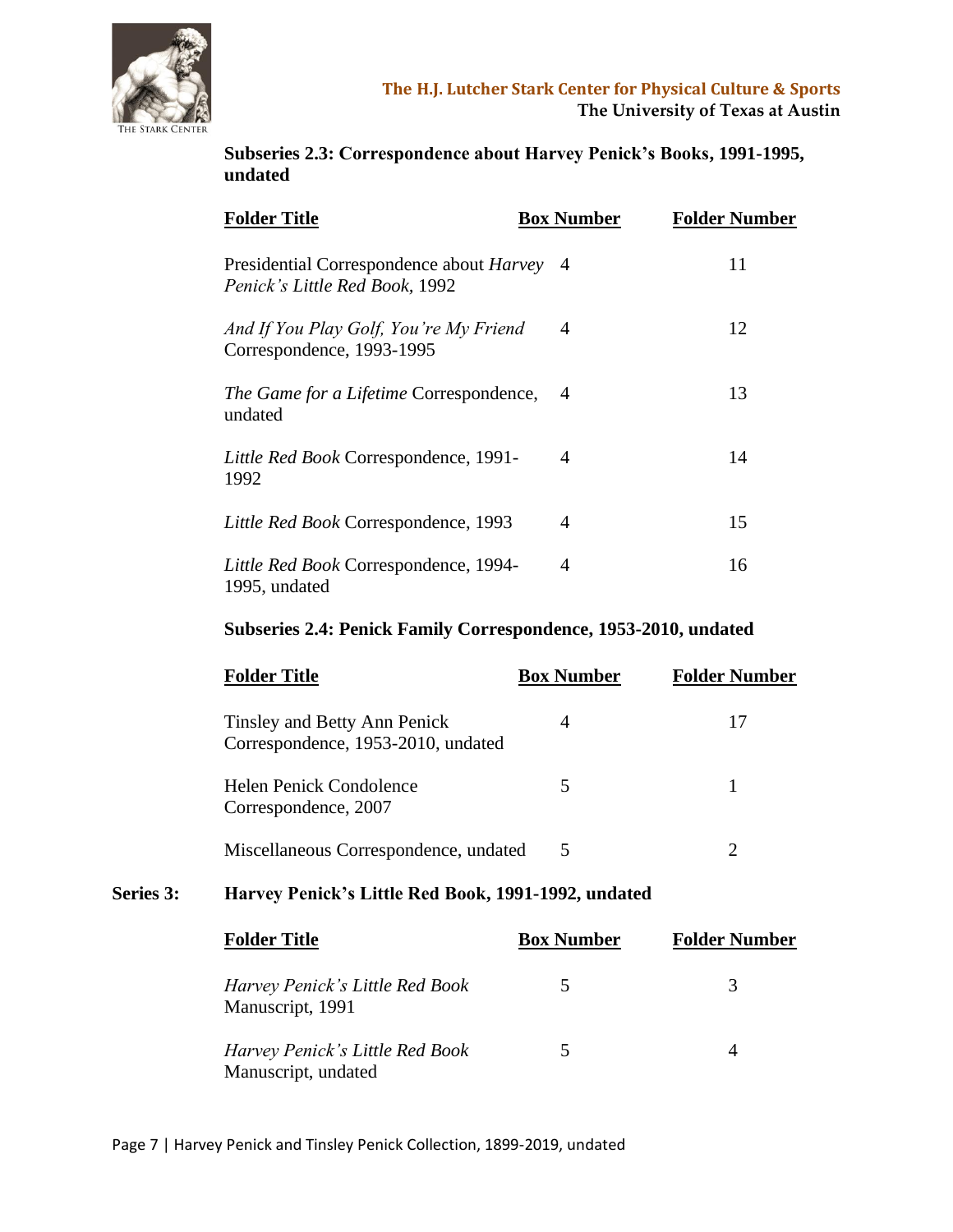

| Harvey Penick's Little Red Book<br>Manuscript, October 21 <sup>st</sup> , 1991 | 5 | 5  |
|--------------------------------------------------------------------------------|---|----|
| Harvey Penick's Little Red Book<br>Manuscript, October 21 <sup>st</sup> , 1991 | 5 | 6  |
| Harvey Penick's Little Red Book<br>Manuscript, 1992                            | 5 | 7  |
| Harvey Penick's Little Red Book<br>Manuscript, undated                         | 5 | 8  |
| Harvey Penick's Little Red Book Bound<br>Manuscript, undated                   | 5 | 9  |
| Harvey Penick's Little Red Book<br>Miscellaneous Notes, undated                | 5 | 10 |
| Harvey Penick's Little Red Book Video<br>Materials, undated                    | 5 | 11 |
| Harvey Penick's Little Red Book<br>Recording Notes (Cassette), undated         | 5 | 12 |
| Harvey Penick's Little Red Book,<br>Bookstore Ad/Pamphlet, undated             | 5 | 13 |

# **Series 4: Little Red Golf Letter. 1994-1995, undated**

|                  | <b>Folder Title</b>                                                | <b>Box Number</b> | <b>Folder Number</b> |
|------------------|--------------------------------------------------------------------|-------------------|----------------------|
|                  | Little Red Golf Letter, September 1994-<br>June 1995               | 5                 | 14                   |
|                  | Little Red Golf Letter Draft, 1995,<br>undated                     | 5                 | 15                   |
| <b>Series 5:</b> | Harvey and Tinsley Penick Manuscript Materials, 1972-1996, undated |                   |                      |
|                  | <b>Folder Title</b>                                                | <b>Box Number</b> | <b>Folder Number</b> |
|                  | For All Who Love the Game Notes,                                   |                   | 16                   |

undated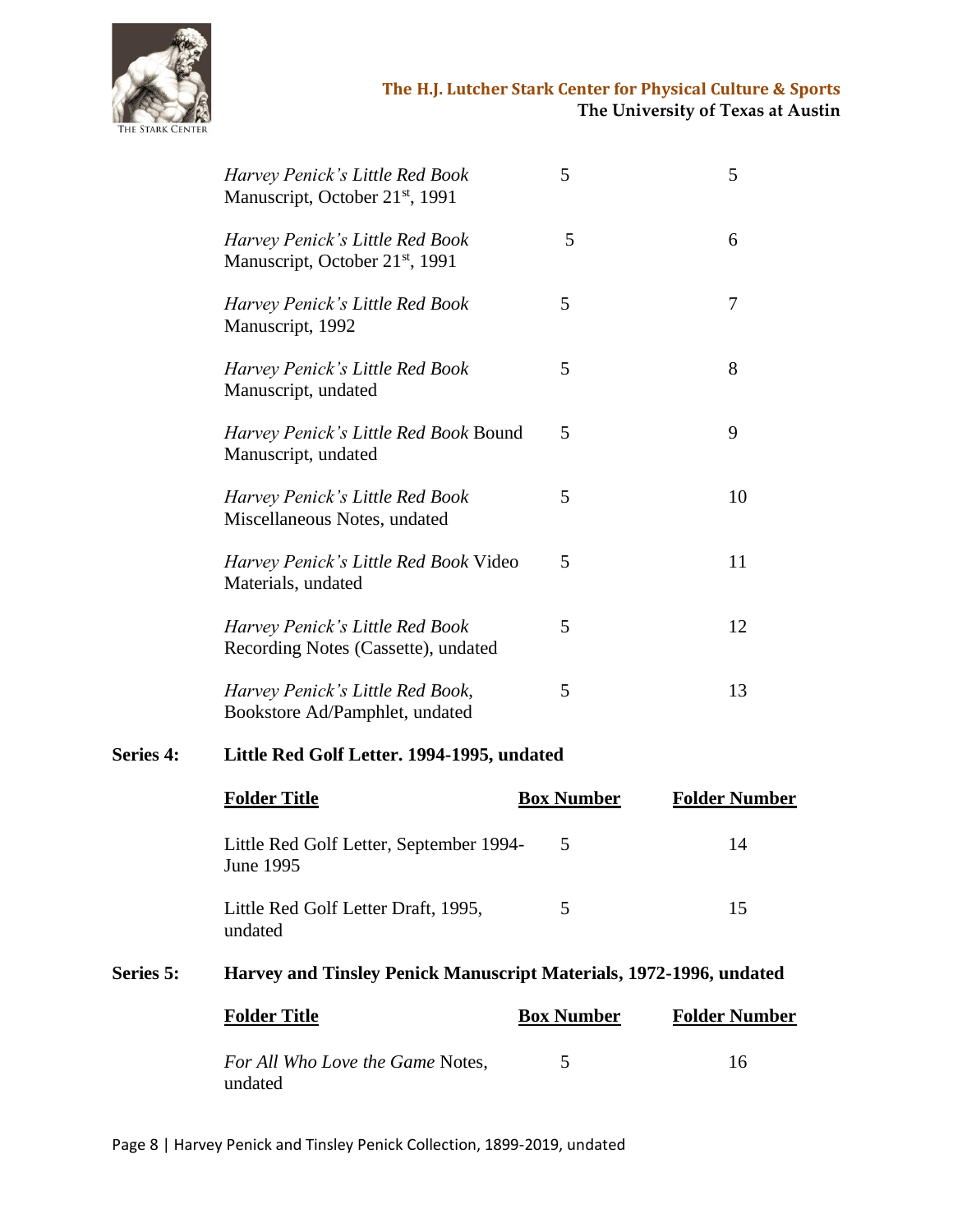

| HarveyPenick.com Materials, undated                           | 5   |    |
|---------------------------------------------------------------|-----|----|
| Manuscripts featuring Harvey Penick,<br>1994                  | 5   | 18 |
| Manuscripts featuring Harvey and Tinsley<br>Penick, 1972-1995 | - 5 | 19 |
| Manuscript Materials by Tinsley Penick,<br>1995-1996, undated | 5   |    |
| Harvey Penick Academy's Teaching<br>Manual, undated           | 5   |    |

# **Series 6: Austin High School Yearbooks, 1920-1981**

|           | <b>Folder Title</b>                                                | <b>Box Number</b> | <b>Folder Number</b> |
|-----------|--------------------------------------------------------------------|-------------------|----------------------|
|           | Austin High School Comet, 1920                                     | 6                 | 1                    |
|           | Austin High School Comet, 1920                                     | 6                 | $\overline{2}$       |
|           | Austin High School Violet Crown, 1921                              | 6                 | 3                    |
|           | Austin High School Comet, 1923                                     | 6                 | $\overline{4}$       |
|           | Austin High School Comet, 1924                                     | 6                 | 5                    |
|           | Austin High School 125 <sup>th</sup> Anniversary<br>Yearbook, 1981 | 6                 | 6                    |
| Series 7: | Golf Course Material, 1906-2015, undated                           |                   |                      |
|           | <b>PERS</b> 2 <b>R</b><br>- - -                                    |                   |                      |

| <b>Folder Title</b>                                               | <b>Box Number</b> | <b>Folder Number</b> |
|-------------------------------------------------------------------|-------------------|----------------------|
| Golf Course Material – Austin Country<br>Club, 1906-2015, undated | 6                 |                      |
| Golf Course Material – Other, undated                             | 6                 | 8                    |
| Harvey Penick Room at Austin Country<br>Club Material, undated    | 6                 | 9                    |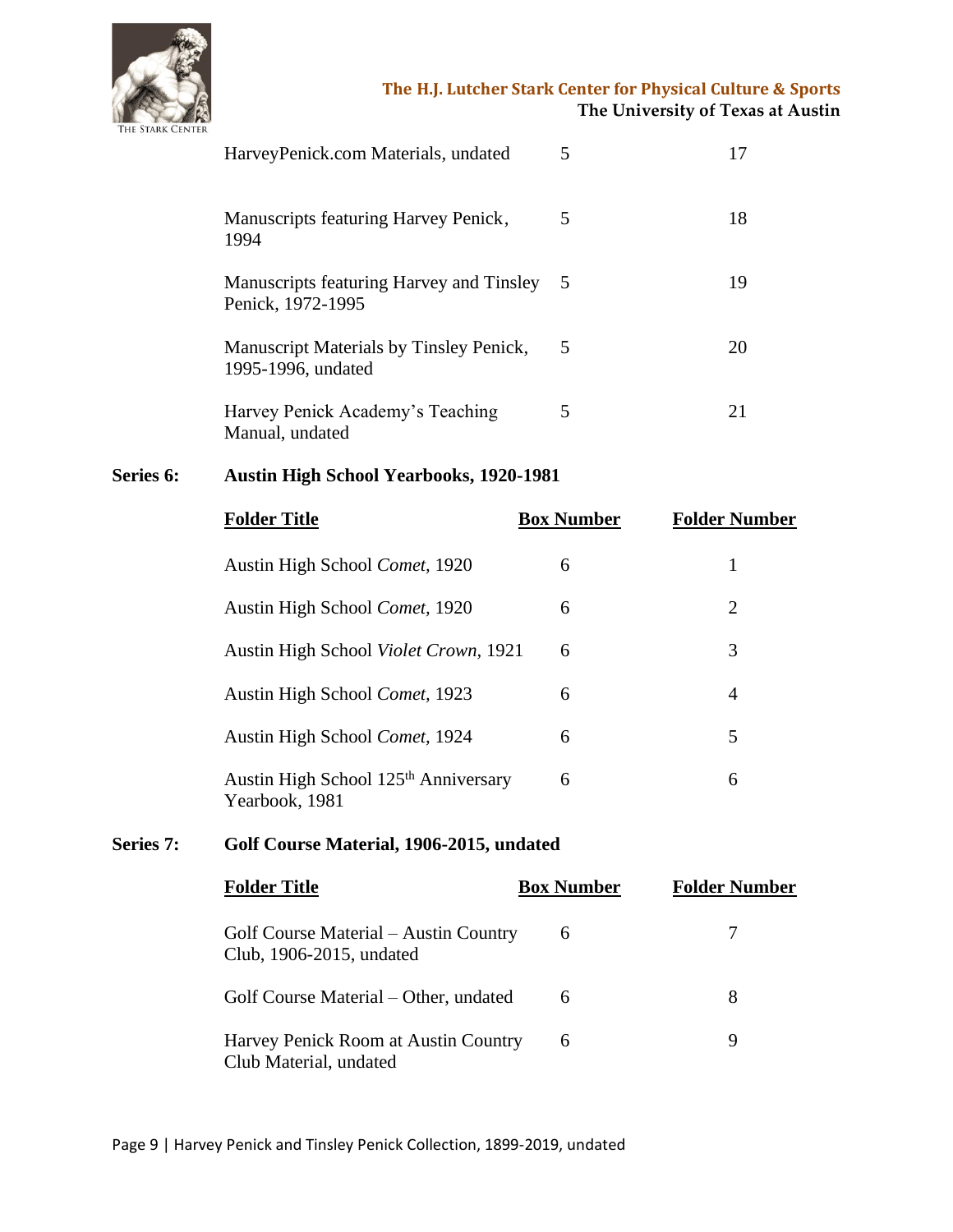

Tinsley Penick Retirement from Austin 6 10 Country Club, undated

# **Series 8: Award and Golf Tournament Material, 1964-2012, undated**

| <b>Folder Title</b>                                             | <b>Box Number</b> | <b>Folder Number</b> |
|-----------------------------------------------------------------|-------------------|----------------------|
| Texas Golf Hall of Fame Material, 1997                          | 6                 | 11                   |
| Speeches/Presentations/Benefits Material,<br>1995-2009, undated | 6                 | 12                   |
| Museum/Hall of Fame Material, 1995-<br>2012, undated            | 6                 | 13                   |
| Harvey Penick Testimonial Dinner Guest<br>Book, undated         | 6                 | 14                   |
| Harvey Penick Recognition Dinner, 1953                          | 6                 | 15                   |
| Miscellaneous Golf Tournament Material,<br>1995-2009, undated   | 6                 | 16                   |
| Texas Amateur Golf Tournament, 2011                             | 6                 | 17                   |

#### **Series 9: Funeral Material, 1964-2019, undated**

| <b>Folder Title</b>                                    | <b>Box Number</b> | <b>Folder Number</b> |
|--------------------------------------------------------|-------------------|----------------------|
| Roger Penick Funeral Material, 1964                    | 6                 | 18                   |
| Harvey Penick Funeral Material, 1995                   | 6                 | 19                   |
| <b>Tinsley Penick Funeral Material, 2019</b>           | 6                 | 20                   |
| Miscellaneous Funeral Material, 2007-<br>2017, undated | 6                 | 21                   |

#### **Series 10: Photograph and Handwritten Albums, 1899-1994, undated**

| <b>Folder Title</b>                                            | <b>Box Number</b> | <b>Folder Number</b> |
|----------------------------------------------------------------|-------------------|----------------------|
| Album #1: Harvey Penick's History<br>Album, 1899-1986, undated |                   |                      |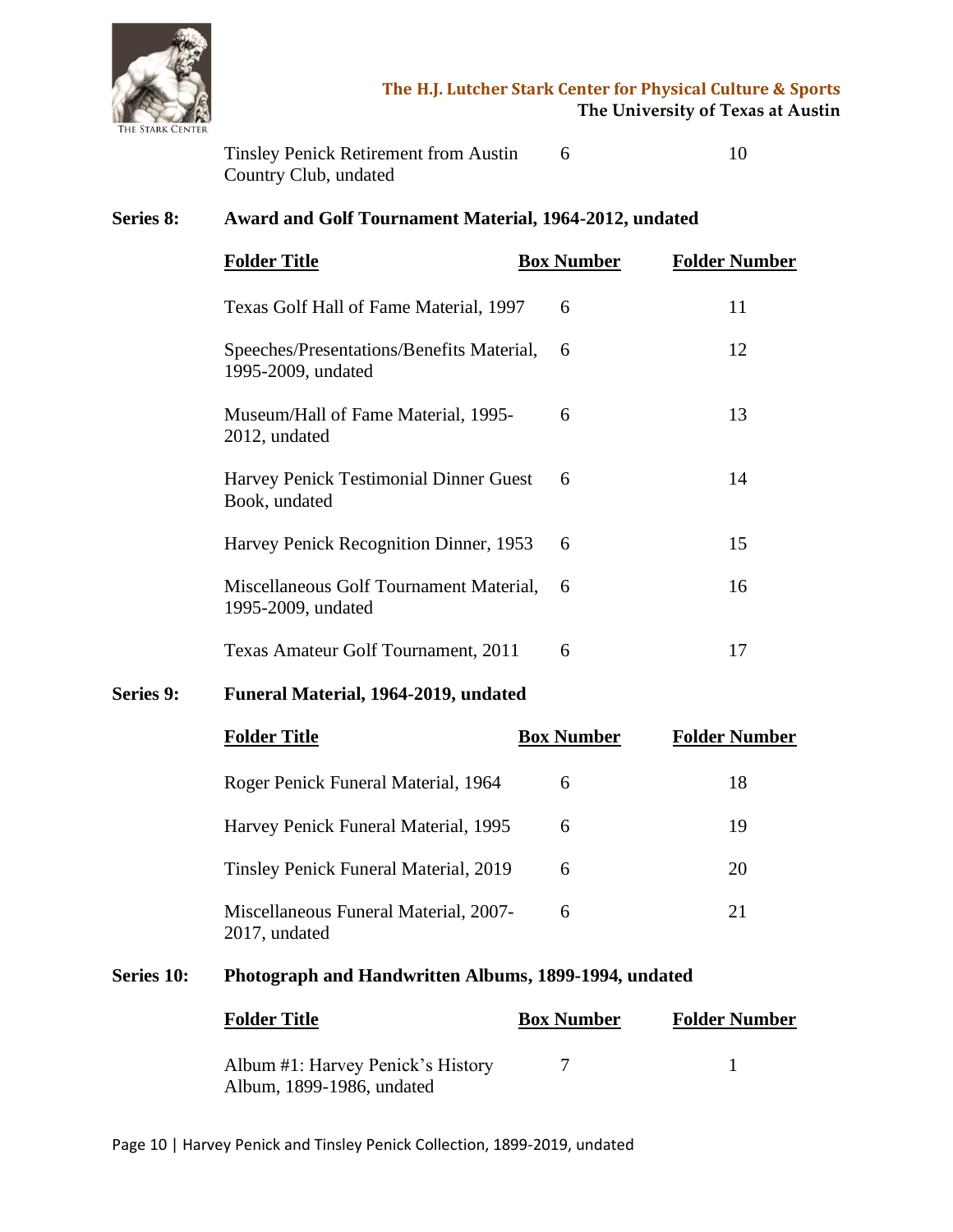

| Album #2: Harvey Penick's Tinsley<br>Album, 1906-1991, undated                                 | 7 | $\overline{2}$ |
|------------------------------------------------------------------------------------------------|---|----------------|
| Album #3: Harvey Penick's Austin<br>Country Club "C" Album, 1934-1980,<br>undated              | 7 | 3              |
| Album #4: Harvey Penick's Cathryn<br>Album, 1934-1980, undated                                 | 7 | $\overline{4}$ |
| Album #5: Harvey Penick's Golfer<br>Album, 1950-1991, undated                                  | 7 | $5 - 6$        |
| Album #6: Harvey Penick's Little Red<br>Book Album, 1991-1994                                  | 7 | 7              |
| Album #7: Penick Country Club Album<br>(from homemade, padded scrapbook)<br>1991-1993, undated | 7 | 8              |
| Album #8: And If You Play Golf, You're<br>My Friend Manuscript, 1993                           | 7 | 9              |
| The Game for A Lifetime and Other<br>Handwritten Materials from the Blue<br>Binder, undated    | 7 | 10             |
| Recording Transcript from the Red<br>Binder (for Little Red Book?), 1991                       | 7 | $11 - 12$      |
| Handwritten Golf Notes, undated                                                                | 7 | 13             |

# **Series 11: Miscellaneous Manuscript Materials, 1995-2009, undated**

| <b>Folder Title</b>                          | <b>Box Number</b> | <b>Folder Number</b> |
|----------------------------------------------|-------------------|----------------------|
| Tinsley Penick's Pro Shop Ledger,<br>undated |                   | 14                   |
| Manuscript Materials, 1995-2009              |                   | 15                   |
| Manuscript Materials, undated                |                   | 16                   |
| Little Blue Book Manuscript Material,        |                   |                      |

Page 11 | Harvey Penick and Tinsley Penick Collection, 1899-2019, undated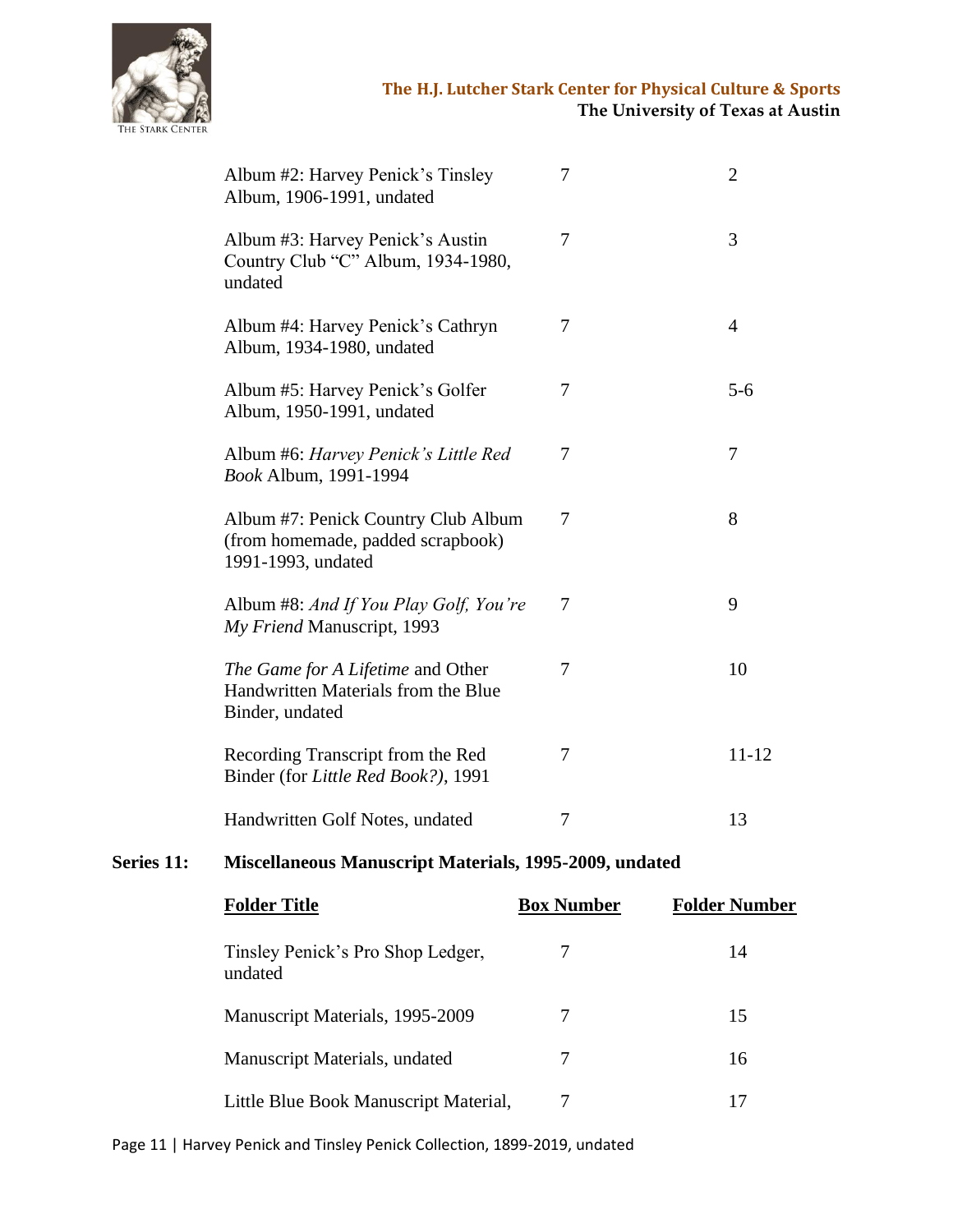

undated

## **Series 12: Clippings, 1904-2015, undated**

This series contains 3 subseries: 12.1 Magazine Clippings, 12.2 Newspaper Clippings, and 12.3 Miscellaneous Clippings

| <b>Folder Title</b>                                               | <b>Box Number</b> | <b>Folder Number</b> |
|-------------------------------------------------------------------|-------------------|----------------------|
| Miscellaneous Full Magazines, 1983-2011, 8<br>undated             |                   | $\mathbf{1}$         |
| PGA Magazine, 2011-2012                                           | 8                 | $\overline{2}$       |
| Golf Digest, 1954-1959                                            | 8                 | 3                    |
| Golf Digest, 1960-1961                                            | 8                 | $\overline{4}$       |
| Golf Digest, May 1992                                             | 8                 | 5                    |
| Golf Digest, December 1993                                        | 8                 | 6                    |
| Celebrate Austin Magazine, 1997                                   | 8                 | $\overline{7}$       |
| Golfsmith Magazine, 1994                                          | 8                 | 8                    |
| Golf Magazine, April 1997                                         | 8                 | 9                    |
| Magazine Articles featuring Harvey Penick 8<br>1960-2002, undated |                   | 10                   |
| Miscellaneous Magazine Clippings, 1974-<br>2012                   | 8                 | 11                   |

# **Subseries 12.1: Magazine Clippings, 1954-2012, undated**

# **Subseries 12.2: Newspaper Clippings, 1904-2015, undated**

| Folder Title                                        | <b>Box Number</b> | <b>Folder Number</b> |
|-----------------------------------------------------|-------------------|----------------------|
| Miscellaneous Full Newspaper Sections,<br>1904-2007 |                   |                      |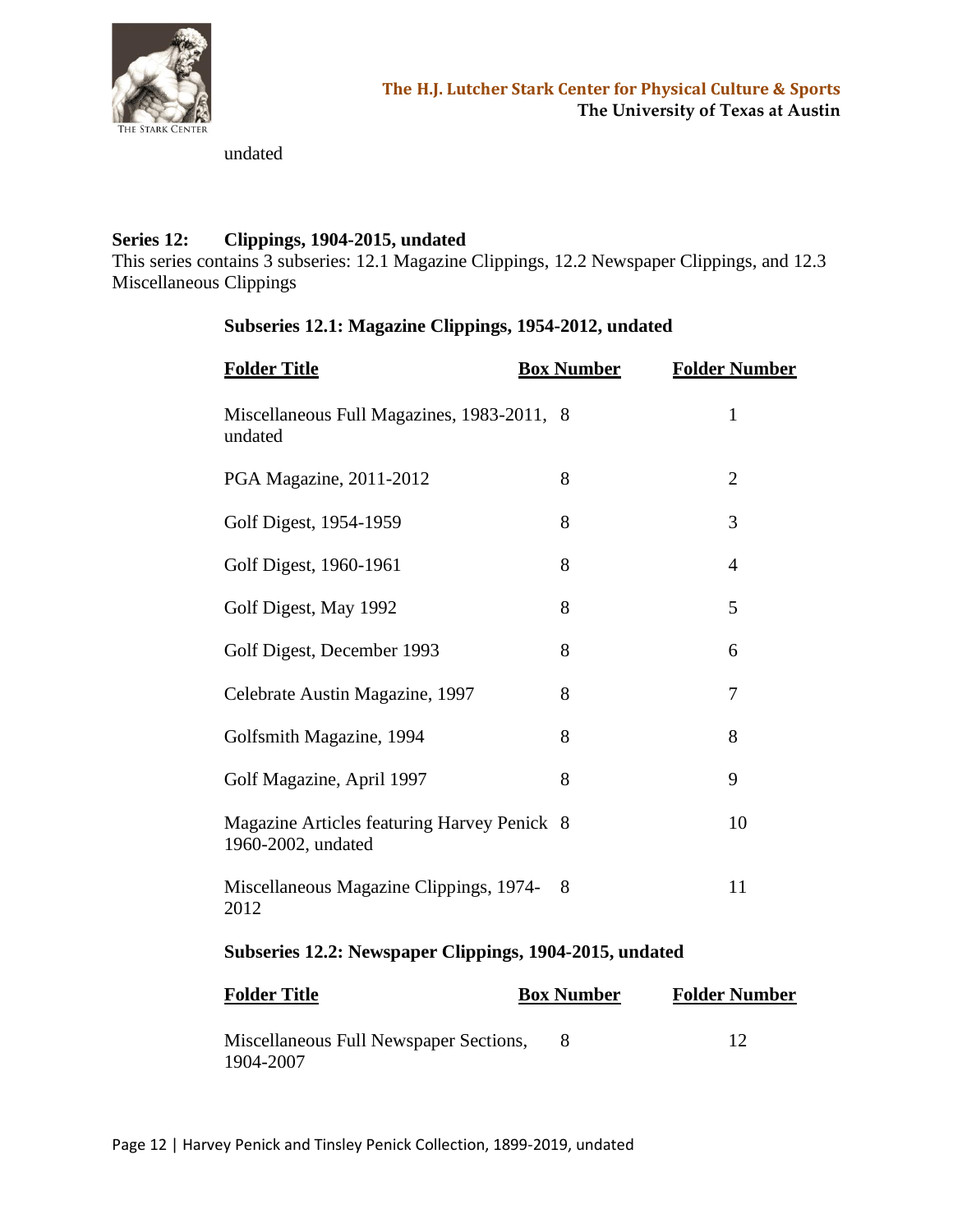

| News Articles featuring Harvey Penick,<br>1947-1999                      | 8 | 13 |
|--------------------------------------------------------------------------|---|----|
| News Articles featuring Harvey Penick,<br>2002-2015, undated             | 8 | 14 |
| Harvey Penick Obituaries, 1995                                           | 8 | 15 |
| News Articles featuring Tinsley Penick,<br>1997-2011, undated            | 8 | 16 |
| News Articles featuring the Penick Family,<br>1994-2011, undated         | 8 | 17 |
| News Articles featuring Tom Kite and Bob<br>Crenshaw, 1983-2002, undated | 8 | 18 |
| News Articles-Other Obituaries, 1991-<br>2010, undated                   | 8 | 19 |
| News Articles-Other, 1986-2011, undated                                  | 8 | 20 |
| News Articles without the Penick Family,<br>1931-2009, undated           | 8 | 21 |

# **Subseries 12.3: Miscellaneous Clippings, 2008, undated**

| <b>Folder Title</b>                   | <b>Box Number</b> | <b>Folder Number</b> |
|---------------------------------------|-------------------|----------------------|
| Full Page Book Advertisement, undated |                   | $22^{\circ}$         |
| Judge Parker Comic Strips, July 2008  |                   | 23                   |

# **Series 13: A Lifetime in Golf Calendar Materials, 1995**

| <b>Folder Title</b>                                                    | <b>Box Number</b> | <b>Folder Number</b> |
|------------------------------------------------------------------------|-------------------|----------------------|
| Harvey Penick: A Lifetime in Golf 1996<br>Calendar Draft, Part 1, 1995 |                   |                      |
| Harvey Penick: A Lifetime in Golf 1996<br>Calendar Draft, Part 2, 1995 |                   |                      |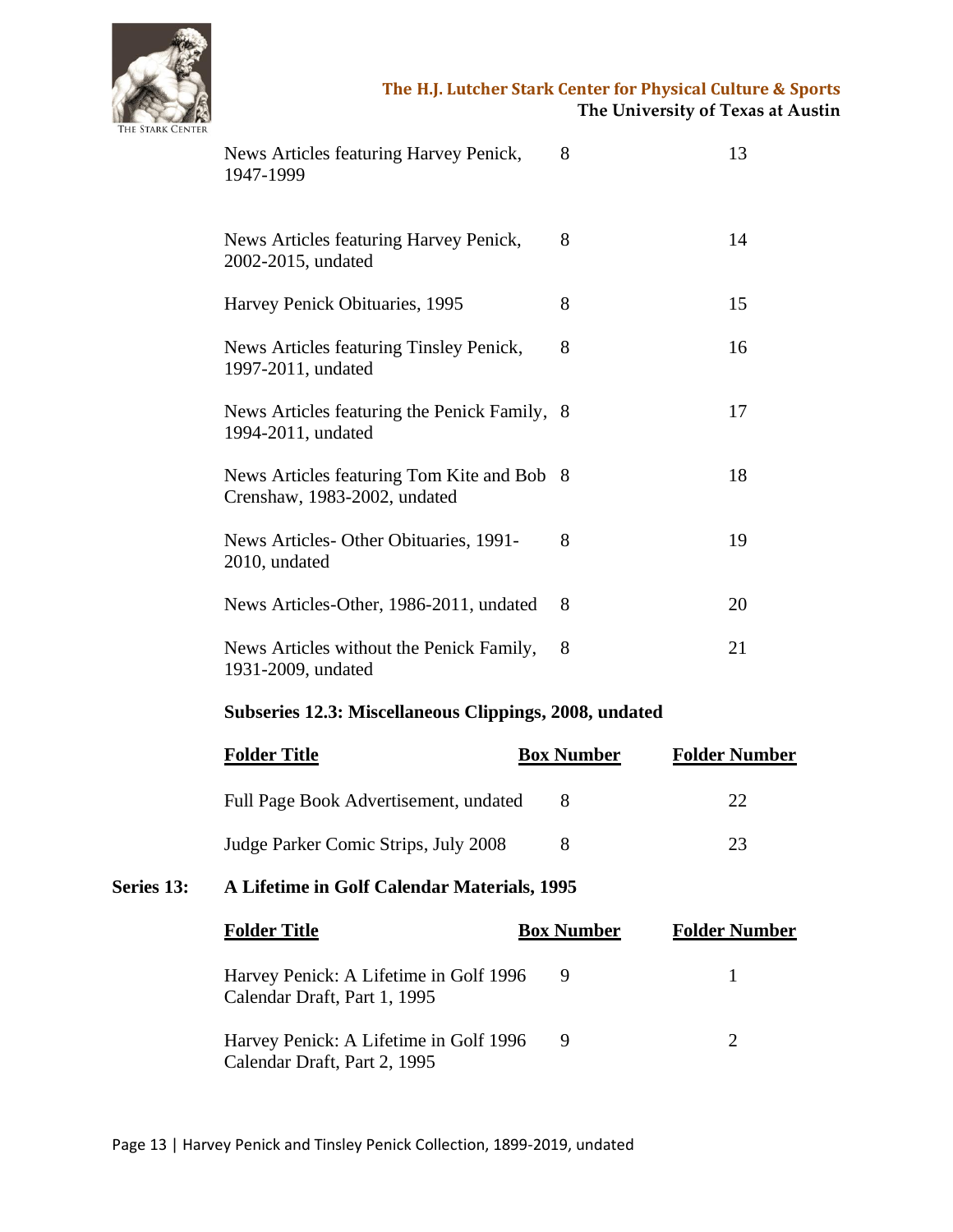

# **Series 14: Penick Family Documents, 1929-2015, undated**

| <b>Folder Title</b>                                           | <b>Box Number</b> | <b>Folder Number</b> |
|---------------------------------------------------------------|-------------------|----------------------|
| Address Book, undated                                         | 6                 | 22                   |
| Cathryn Lee Penick Address Book,<br>undated                   | 6                 | 23                   |
| Morris Williams Portrait, undated                             | 6                 | 24                   |
| Postcard/Greeting Card Collection,<br>undated                 | 6                 | $25 - 26$            |
| Pamphlets featuring Harvey Penick, 1931-<br>1995              | 9                 | 3                    |
| Penick Family Awards, 1941-1994,<br>undated                   | 9                 | $\overline{4}$       |
| Surgery Documents, 2015                                       | 9                 | 5                    |
| Penick Family Travel Documents, 1999,<br>undated              | 9                 | 6                    |
| Penick Family Travel Documents-Ireland,<br>1993               | 9                 | 7                    |
| Miscellaneous ID/Business Cards,<br>undated                   | 9                 | 8                    |
| Harvey and Helen Penick's Last Will and<br>Testament, undated | 9                 | 9                    |
| Miscellaneous Wall Art, undated                               | 9                 | 10                   |
| Penick Family Legal Documents, 1929-<br>2015                  | 9                 | 11                   |
| Tinsley Penick's Class Planning/Notes,<br>undated             | 9                 | 12                   |
| Penick Family Genealogy, undated                              | 9                 | 13                   |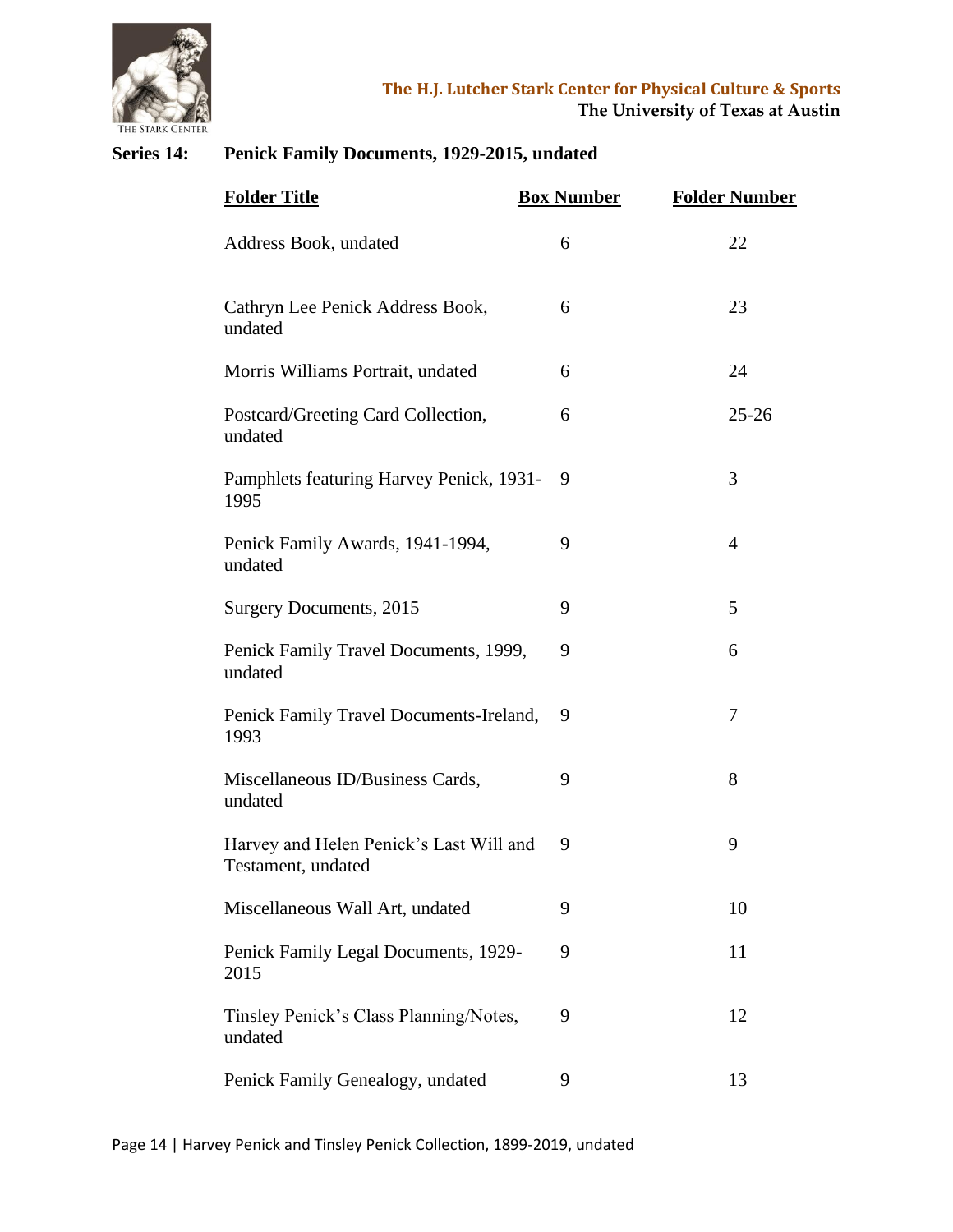

| Lee Ann Penick Material, undated                           |   |    |
|------------------------------------------------------------|---|----|
| Tinsley Penick Financial Form, 2000 –<br><b>RESTRICTED</b> | 9 | 15 |
| Take Dead Aim Bookmark, undated                            |   | 16 |
| Various Handwritten Notebooks, undated                     | 9 |    |
| Harvey and Tinsley Penick Handwritten<br>Notes, undated    | 9 | 18 |

# **Series 15: Miscellaneous Materials, 1935-2016, undated**

| <b>Folder Title</b>                              | <b>Box Number</b> | <b>Folder Number</b> |
|--------------------------------------------------|-------------------|----------------------|
| Paul Milosevich Materials, 1992-1995,<br>undated | 9                 | 19                   |
| Signed Photo from Frank Shanahan, 1994           | 9                 | 20                   |
| The Lady Golfer's Bible, 1991                    | 9                 | 21                   |
| Golf Digest Golfer's Journal, 1994               | 9                 | 22                   |
| Rights and Wrongs of Golf by Bob Jones,<br>1935  | 9                 | 23                   |
| Art, undated                                     | 9                 | 24                   |
| Golf for Women: Favorite Golf Stories,<br>1997   | 9                 | 25                   |
| Poems and Other Material, 1996, undated          | 9                 | 26                   |
| Various Religious Items, undated                 | 9                 | 27                   |
| Manuscripts without Penick Family, 1984-<br>1985 | 9                 | 28                   |
| Jack Burke Sr. Teaching Tips Draft, 1943         | 9                 | 29                   |
| Paper Ephemera, 1987-1996, undated               | 9                 | 30                   |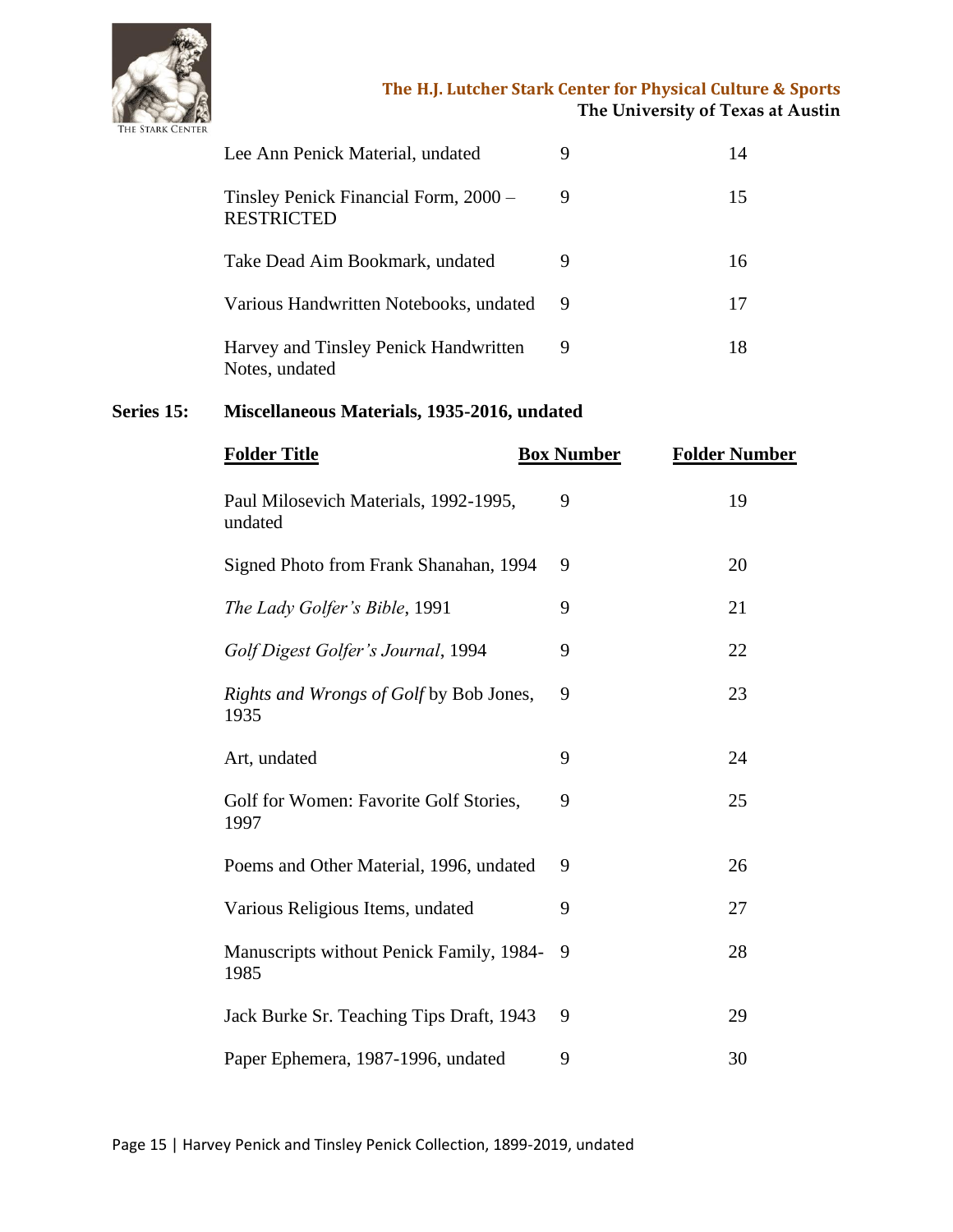

| Miscellaneous Materials, 2014-2016,<br>undated          | 31 |
|---------------------------------------------------------|----|
| Pamphlets without Harvey Penick, 1989-<br>2010, undated | 32 |

#### **Series 16: Media, 1987-2009, undated**

This series contains 5 subseries: 16.1 VHS Tapes, 16.2 Cassette Tapes, 16.3 Film, 16.4 Photo Slides, 16.5 CDs

#### **Subseries 16.1: VHS Tapes, 1987-2000, undated**

| <b>Folder Title</b>                                           | <b>Box Number</b> | <b>Folder Number</b> |
|---------------------------------------------------------------|-------------------|----------------------|
| Harvey Penick at Lakeway, undated                             | 10                | $1 - 2$              |
| The Spirit of the Game, 1999                                  | 10                | 3                    |
| Philips Invitational 2000 Sponsorship<br>Brochure, 2000       | 10                | $4 - 5$              |
| Profile of a Pro: Harvey Penick and Ben<br>Crenshaw, undated  | 10                | 6                    |
| Little Red Video, 1993                                        | 10                | $7 - 8$              |
| Day One - Harvey Penick, undated                              | 10                | 9                    |
| Harvey Penick's Toast, undated                                | 10                | 10                   |
| PGA Distinguished Service Award: Harvey 10<br>Penick, undated |                   | 11                   |
| The Golf Doctor, 1994                                         | 10                | 12                   |
| Dick Forester/Harvey Penick, 1994                             | 10                | 13                   |
| X-Squared Shoot, 1995                                         | 10                | 14                   |
| Texas Entertainment News Show #14,<br>1996                    | 10                | 15                   |
| The 1992 U.S. Open: Kite Soars Over<br>Pebble Beach, 1992     | 10                | 16                   |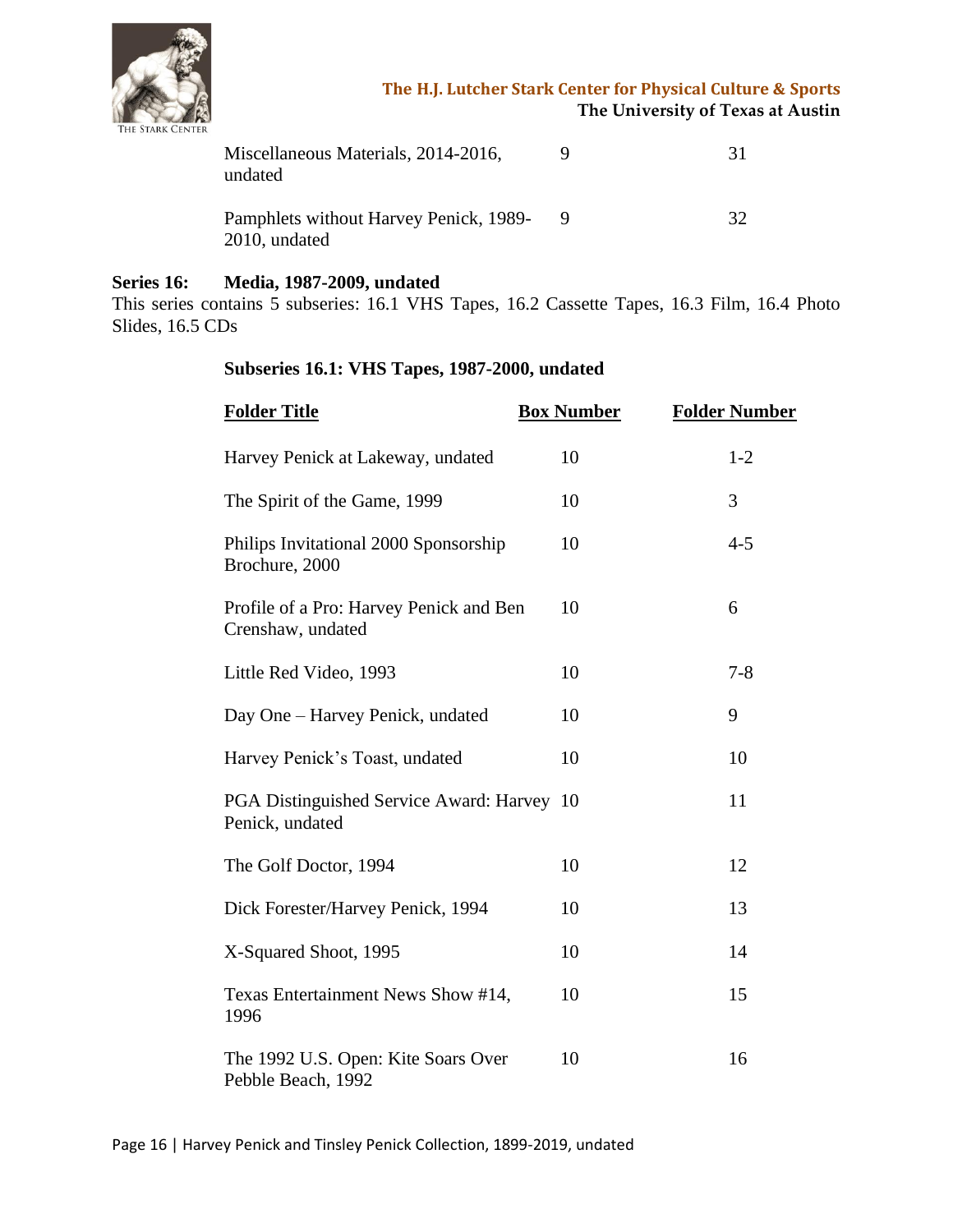

| Ben Crenshaw – Profile of a Pro, 1995                                 | 10 | 17        |  |
|-----------------------------------------------------------------------|----|-----------|--|
| Harvey Penick's Golf Lesson, undated                                  | 10 | 18        |  |
| Harvey Penick for Cinco Ranch Raw<br>Footage, April 1994              | 10 | 19        |  |
| Harvey Penick's Private Golf Lesson,<br>undated                       | 10 | $20 - 21$ |  |
| GCA Banquet, 1998                                                     | 10 | 22        |  |
| The Penick Teaching Legacy, undated                                   | 10 | 23        |  |
| <b>Colonial Country Club Second Annual</b><br>Legends Dinner, undated | 10 | 24        |  |
| Vicki Goetze Swing Sequence, April 1993                               | 10 | 25        |  |
| Sprint: Kathy Whitworth, May 1993                                     | 10 | 26        |  |
| Betsy Rawls, 1987                                                     | 10 | 27        |  |
| Philips Invitational 2000 Sponsorship<br>Brochure, 2000               | 10 | 28        |  |
| World Golf Hall of Fame 2002 Induction<br>Ceremony, November 2002     | 10 | 29        |  |
| Harvey Penick's Private Golf Lessons,<br>1994                         | 10 | 30-31     |  |
| Golf Academy Live: Paul Marchand,<br>March 1996                       | 10 | 32-33     |  |
| Harvey Penick, undated                                                | 10 | 34        |  |
| Harvey Penick Invitational Promotional<br>Brochure, undated           | 10 | 35        |  |
| Subseries 16.2: Cassette Tapes, 1995-1996, undated                    |    |           |  |

| <b>Folder Title</b>     | <b>Box Number</b> | <b>Folder Number</b> |
|-------------------------|-------------------|----------------------|
| Penick June 28, undated |                   | 36                   |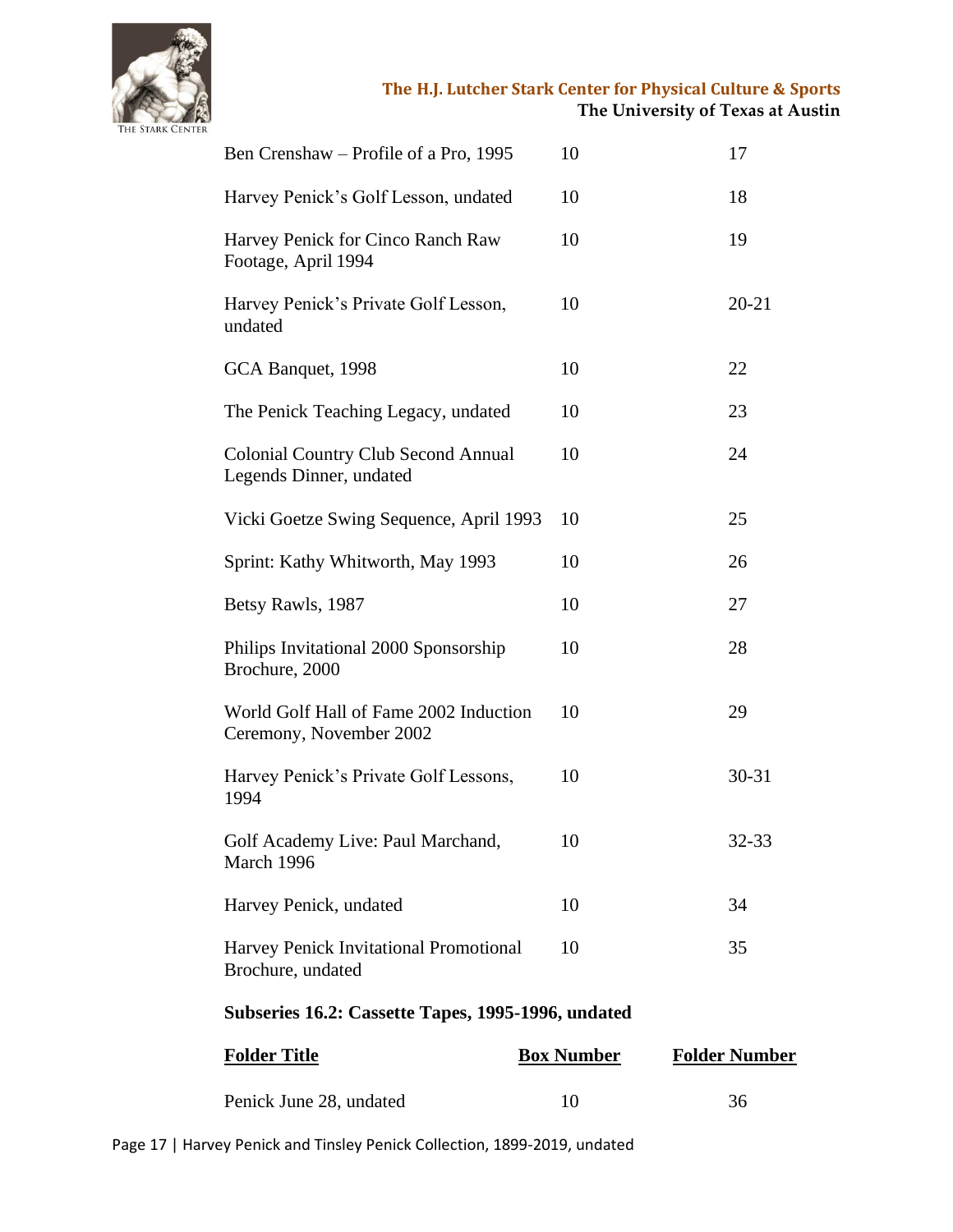

| Byron Nelson Bubka, undated                        | 10 | 37 |
|----------------------------------------------------|----|----|
| Cactus Comments, undated                           | 10 | 38 |
| Conversation at Penick Home, 1995                  | 10 | 39 |
| Harvey Talking (for Women's Book?),<br>undated     | 10 | 40 |
| Sonny Rhodes and Harvey, undated                   | 10 | 41 |
| Harvey Penick's Little Red Book<br>Audiobook, 1993 | 10 | 42 |
| The Game for a Lifetime Audiobook,<br>1996         | 10 | 43 |

#### **Subseries 16.3: Film, undated**

| <b>Folder Title</b>                          | <b>Box Number</b> | <b>Folder Number</b> |
|----------------------------------------------|-------------------|----------------------|
| Film Strip, undated                          | 10                | 44                   |
| <b>Subseries 16.4: Photo Slides, undated</b> |                   |                      |
| <b>Folder Title</b>                          | <b>Box Number</b> | <b>Folder Number</b> |

| Penick Photo Slides, undated |  |
|------------------------------|--|

# **Subseries 16.5: CDs, 1995-2009, undated**

| <b>Folder Title</b>                                   | <b>Box Number</b> | <b>Folder Number</b> |
|-------------------------------------------------------|-------------------|----------------------|
| Kodak Picture CD, undated                             | 10                | 46                   |
| Harvey Penick Talking (for Women's<br>Book?), undated | 10                | 47                   |
| Conversation at Penick Home, June 1995                | 10                | 48                   |
| Harvey Penick's Private Golf Lessons,<br>undated      | 10                | 49                   |